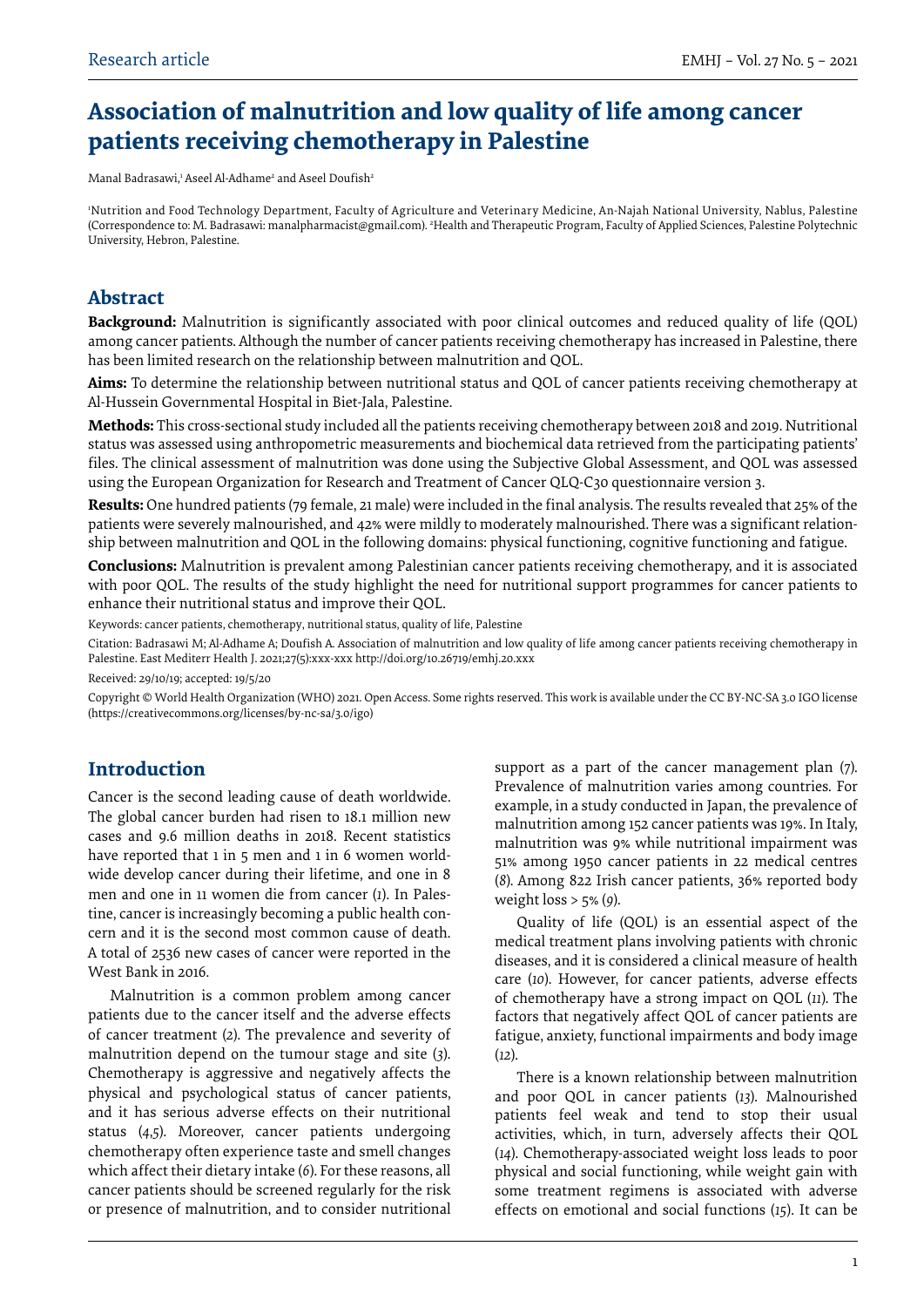inferred that cancer patients with good nutritional status have better QOL during chemotherapy as compared to malnourished patients. Hence, QOL should be regarded as a primary outcome measure for nutritional interventions among cancer patients.

This research aimed to determine the prevalence of malnutrition among Palestinian cancer patients and its relationship with QOL. There is a need for this type of research as the number of cancer cases has been increasing in Palestine.

# **Methods**

This cross-sectional study was conducted at Al-Hussein Governmental Hospital in Biet Jala, West Bank, Palestine. Data collection was conducted through interviews with patients and clinical assessments, and the hospital database provided the cancer patients' profiles and biochemical data. Initially, > 150 patients from the Oncology Day Care Unit were invited to participate. This unit treats patients receiving chemotherapy. Patients who did not consent to the study or refused to continue with the full assessment were excluded. A total of 100 patients were included in the final analysis. The inclusion criteria were patients aged  $\geq$  18 years who were receiving chemotherapy at Al-Hussein Governmental Hospital from October 2018 to March 2019. The exclusion criteria were: age ≤ 18 years, mental disabilities, and admission to hospital wards or intensive care units.

The Deanship of Scientific Research in the Palestine Polytechnic University gave ethical approval (Ref no. KA/41/2018) for the research protocol. The Palestinian Ministry of Health granted permission to collect the required data. Written consent forms were obtained from the patients after they had been briefed about the purpose of the study.

QOL was assessed using the validated Arabic version of the European Organization for Research and Treatment of Cancer (EORTC) C-30 version 3.0 questionnaire. EORTC C-30 is a widely used and accepted tool to assess QOL of cancer patients. The EORTC C-30 psychometric properties have been examined across cultural samples in 13 countries (*16*). The Arabic version of EORTC-C30 was validated in neighbouring Lebanon (*17*). The scoring of each item and the total items was according to the steps reported in the EORTC-C30 manual (*18*). The reliability of the tool was assessed using Cronbach  $\alpha$  coefficient with a value of 0.863.

The Subjective Global Assessment (SGA) tool was used to determine the nutritional status of the participants. SGA is a valid tool widely used to diagnose malnutrition among cancer patients (*19*). It consists of 2 main sections: nutritional medical history and physical examination for subcutaneous fat and muscle. The nutritional medical history includes weight changes (during the last 6 months and last 2 weeks); dietary intake changes and adequacy; gastrointestinal symptoms (like nausea, vomiting, diarrhoea and anorexia for the last 2 weeks); and functional capacity (if there is any

dysfunction or mobility difficulties, and the duration of these difficulties). The physical examination includes clinical assessment for subcutaneous fat (under the eyes, triceps and biceps) and muscle wasting (in the temple, clavicle, shoulder, scapula/ ribs, quadriceps, calf, knee and interosseous muscle between thumb and forefinger), in addition to observation for oedema or ascites. The patients were classified into well-nourished (Category A), moderately malnourished Category B) or severely malnourished (Category C). Well-trained dietitians conducted all the assessments.

Nutritional biochemical assessment using laboratory tests was done on the patients. The relevant data from the hospital databases for each patient were extracted including albumin, complete blood count, creatinine, and blood urea nitrogen. These tests were routine laboratory tests according to the hospital protocols. Data related to cancer stage, location, treatment plan and number of chemotherapy sessions were also extracted from the patients' files.

SPSS version 21 was used for data entry and analysis. Descriptive statistics (frequencies, percentages, means and standard deviations) were carried out. The  $\chi^2$  test was performed to determine the association between malnutrition and the independent categorical variables, while the independent samples *t* test and one-way analysis of variance were used to determine the mean differences for selected variables. *P* < 0.05 was considered significant.

## **Results**

#### *Participants' characteristics*

Participants' characteristics are presented in Table 1. The mean age of the participants was 52 (11) years, ranging from 22 to 80 years, with a significant difference between men [61 (15) years] and women [51 (10) years] (*P* < 0.01 using independent samples *t* test).

The medical history of the participants revealed considerable comorbidity: 20% of the participants had diabetes, 25% hypertension, 8% dyslipidaemia, 3% history of heart diseases, and 62% reported previous operations other than for cancer treatment.

For cancer staging, the patients' files showed 32% of the patients with stage III, 29% stage II, 24% stage 1 and 15% stage IV, with no significant difference between men and women. Metastasis was reported in 11% of patients. Patients with breast cancer formed the majority of the study sample (49%), followed by colon cancer 10%, lymphoma 9%, prostate cancer 4%, and leukaemia 3%. Other cancers were reported to be < 2% (liver, bone, pancreas, stomach and bone cancer). For cancer treatment, 34% of the patients underwent surgery before starting chemotherapy, and 20% received radiotherapy during their treatment plan. In terms of the number of chemotherapy sessions, 16% of the patients had 2–5 sessions, 50% had 6–10, while the rest had > 10.

The patients' nutritional assessment according to SGA showed that 33% of the participants were well-nourished,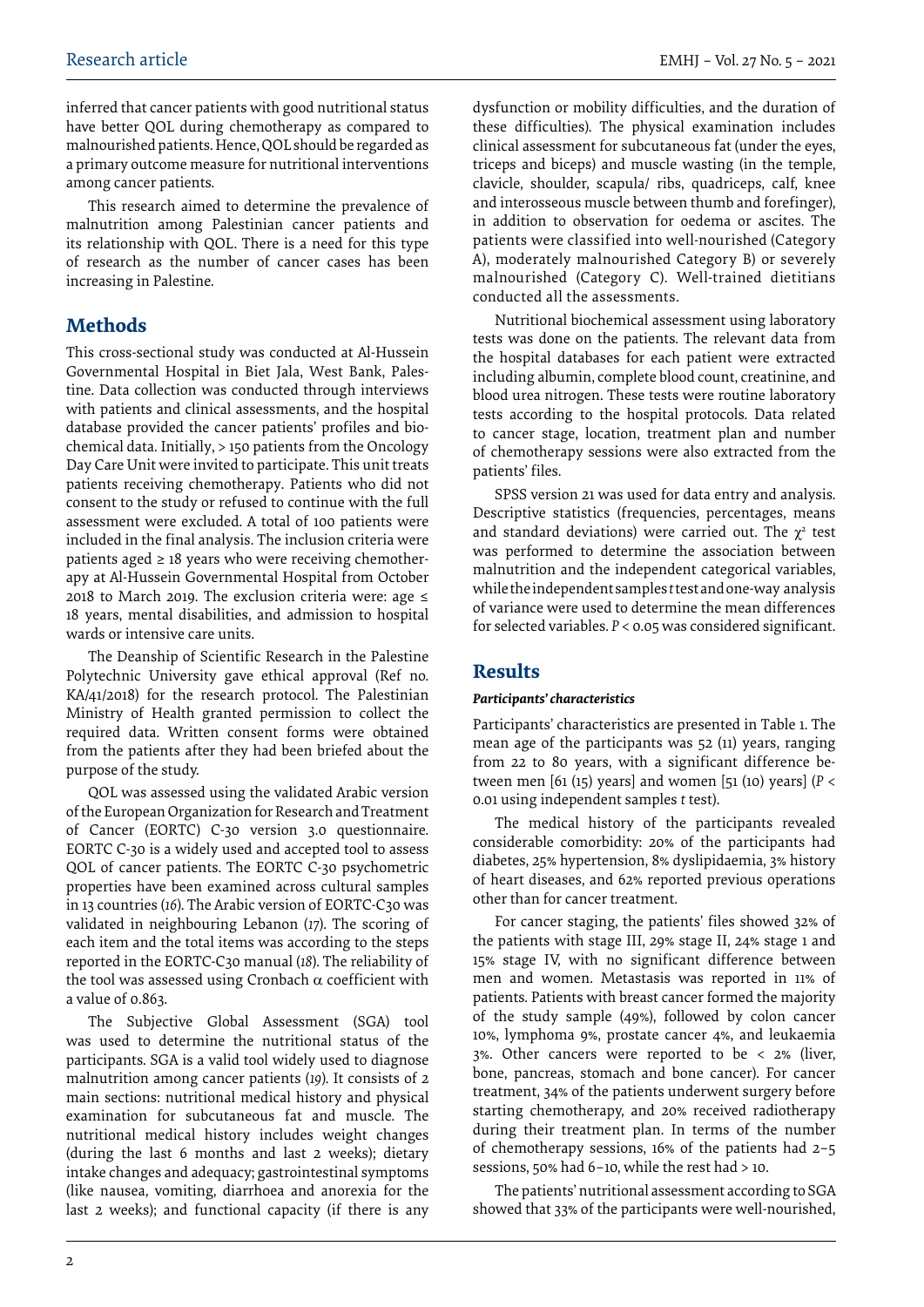#### **Table 1 Participant characteristics**

| Demographic<br>characteristics | <b>Value</b>  | No.            | %              |
|--------------------------------|---------------|----------------|----------------|
| Sex                            | Male          | 21             | 21             |
|                                | Female        | 79             | 79             |
| Personal status                | Married       | 92             | 92             |
|                                | Single        | 7              | 7              |
|                                | Divorced      | $\mathbf{1}$   | $\mathbf{1}$   |
| Education                      | Primary       | 46             | 46             |
|                                | Secondary     | 30             | 30             |
|                                | Diploma       | 11             | 11             |
|                                | Postgraduate  | 13             | 13             |
| Area of living                 | Hebron        | 67             | 67             |
|                                | Bethlehem     | 13             | 13             |
|                                | Ramallah      | 18             | 18             |
|                                | Jericho       | $\mathbf{1}$   | $\mathbf{1}$   |
|                                | Jerusalem     | $\mathbf{1}$   | $\mathbf{1}$   |
| Work                           | Works         | 18             | 18             |
|                                | Does not work | 73             | 73             |
|                                | Retired       | 9              | 9              |
| Smoking                        | Smoker        | 13             | 13             |
|                                | Non-smoker    | 83             | 83             |
|                                | Ex-smoker     | $\overline{4}$ | $\overline{4}$ |

42% mildly to moderately malnourished, and 25% severely malnourished, with no significant differences between men and women. There was a significant association between cancer stage and nutritional status: stages 3 and 4 were associated with severe malnourishment compared with stages 1 and 2 ( $P < 0.05$ ,  $\chi^2$  test). The nutritional status of the participants according to SGA domains is presented in Figure 1. Severe weight loss (> 10% of body weight) was reported among 31% of the patients, inadequate dietary intake was reported in 22%, and 58% reported limitation in the functional status and mobility. Loss of subcutaneous fat around the eyes, triceps and biceps was 8%, 39% and 38%, respectively. Moderate and severe muscle wasting differed according to the muscle sites. The biochemical data showed that 24% of the participants had low haemoglobin level, and 27% and 20% had low numbers of red blood cells and white blood cells, respectively; 14% had low albumin level; and 7% had high creatinine and blood urea nitrogen levels.

The relationship between nutritional status and QOL is presented in Table 2. Significantly lower functional status was found among severely malnourished patients compared with well-nourished and mild-to-moderately malnourished patients ( $P < 0.05$ ). Severely malnourished patients reported significantly higher fatigue score compared with well-nourished and mild-to-moderately malnourished patients ( $P < 0.05$ ).

The relationship between cancer stage and QOL is presented in Table 3. There was a significantly poor score in most of the 3 QOL domains in patients with advanced cancer (P < 0.05), except for dyspnoea, diarrhoea, financial difficulties, social functioning, nausea, and vomiting.

#### **Discussion**

This study successfully determined the prevalence of malnutrition (25%) and the risk of malnutrition (42%) among cancer patients during chemotherapy treatment. The prevalence of malnutrition was higher among those with advanced cancer stages. With regard to QOL, malnourished patients had lower functional status and higher fatigue level compared with well-nourished and mildly nourished patients. One hundred patients (79 female and 21 male) were included in the present study. The biochemical data were extracted from the patients' files. Only 44 patients had their albumin measured because this was only indicated in types of cancer with high catabolism, and not for all patients receiving chemotherapy according to the hospital follow-up.

Clinical assessment of the nutritional status revealed that 42% had mild-to-moderate malnutrition (SGA Category B), and 25% were severely malnourished (SGA Category C). This result is consistent with previous studies. For instance, Vergara et al. reported that 40.2% of cancer patients receiving chemotherapy were malnourished, using SGA scoring (*20*). In a large multicentre study in China, of 23 218 cancer patients receiving chemotherapy, 31.3% were moderately malnourished and 26.5% were severely malnourished using the Patients Generated – Subjective Global Assessment (SGA) to diagnose malnutrition (*21*). In the Republic of Korea, the prevalence of malnutrition using SGA ranged from 19.8% to 34.5% depending on cancer treatment (*22*). The considerable prevalence of malnutrition among cancer patients is explained by the metabolic stress levels due to cancer and the adverse effects of treatment, which decreases dietary intake and leads to loss in weight and functional reserve (*20*).

The relationship between QOL and nutritional status was significant in certain domains of QOL: physical function, cognitive function and fatigue. Malnourished patients scored less for physical and cognitive functions, and scored more for fatigue. Generally, cancer patients' QOL scores are low (*23*, *24*). The QOL domains of overall health, physical function and fatigue were highly prevalent among cancer patients with nutritional problems (*24*). Much research has reported that malnutrition adversely affects QOL among cancer patients receiving chemotherapy (*25*–*28*). Moreover, malnutrition adversely affects patients' survival (*9*). In a cross-sectional study conducted among > 1000 cancer patients, malnutrition was a significant predictor for poor QOL (*25*). There is a significant relationship between pain from cancer treatment and metabolic changes due to cancer (*26*). Malnutrition, theoretically and clinically, is associated with low QOL among cancer patients during chemotherapy. Based on these findings, enhancing the nutritional status for cancer patients could improve the clinical outcomes and QOL (*28*).

The results of the current study revealed that patients with advanced stage 3 and 4 cancer reported lower QOL compared with patients with stages 1 and 2 cancer. The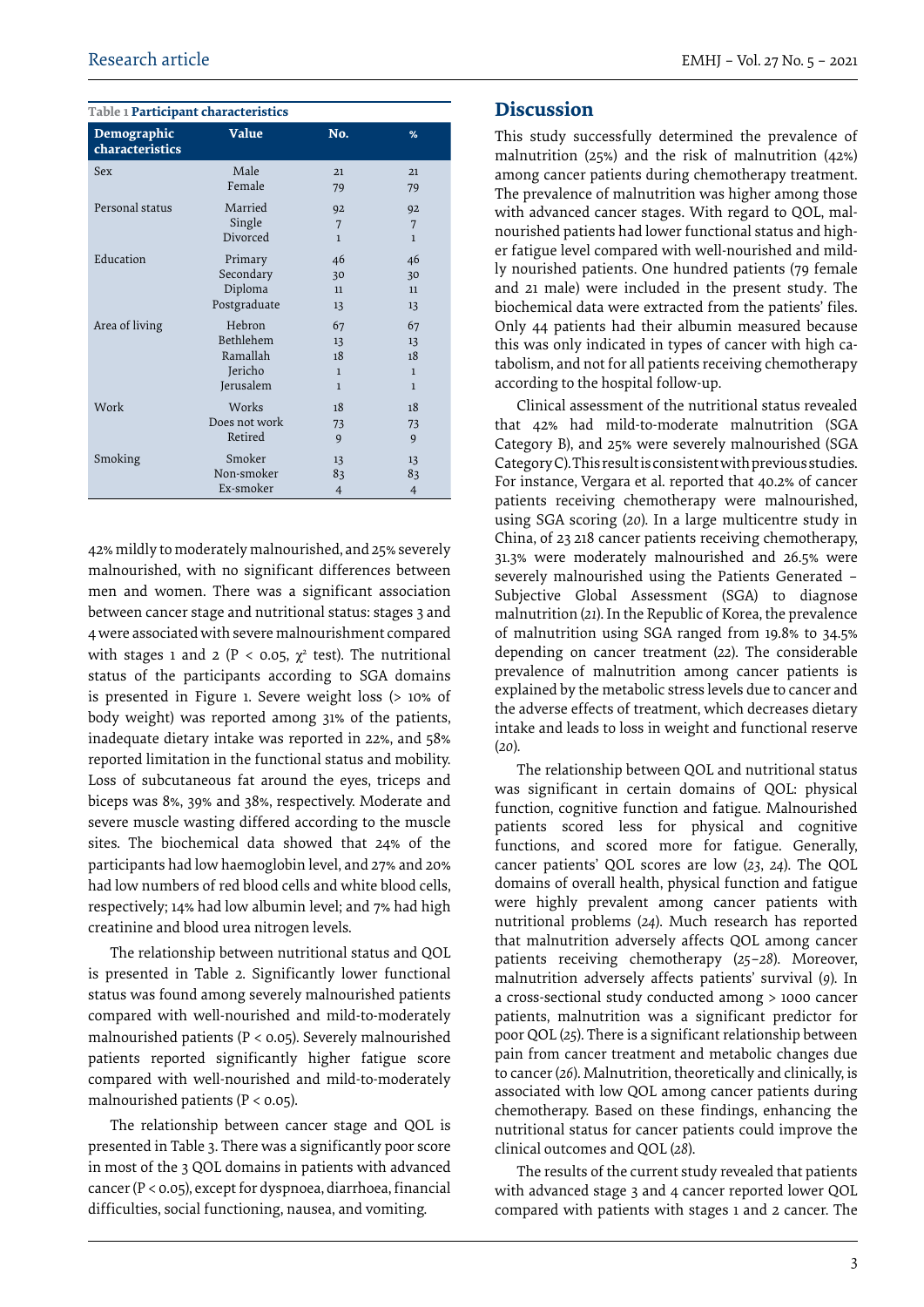#### **Figure 1 Patients' nutritional status according to Subjective Global Assessment Domain.**





**Changes in dietary intake for the** 

(B) **Presence of gastrointestinal symptoms** 







■ Normal subcutaneous fat

#### 4

activity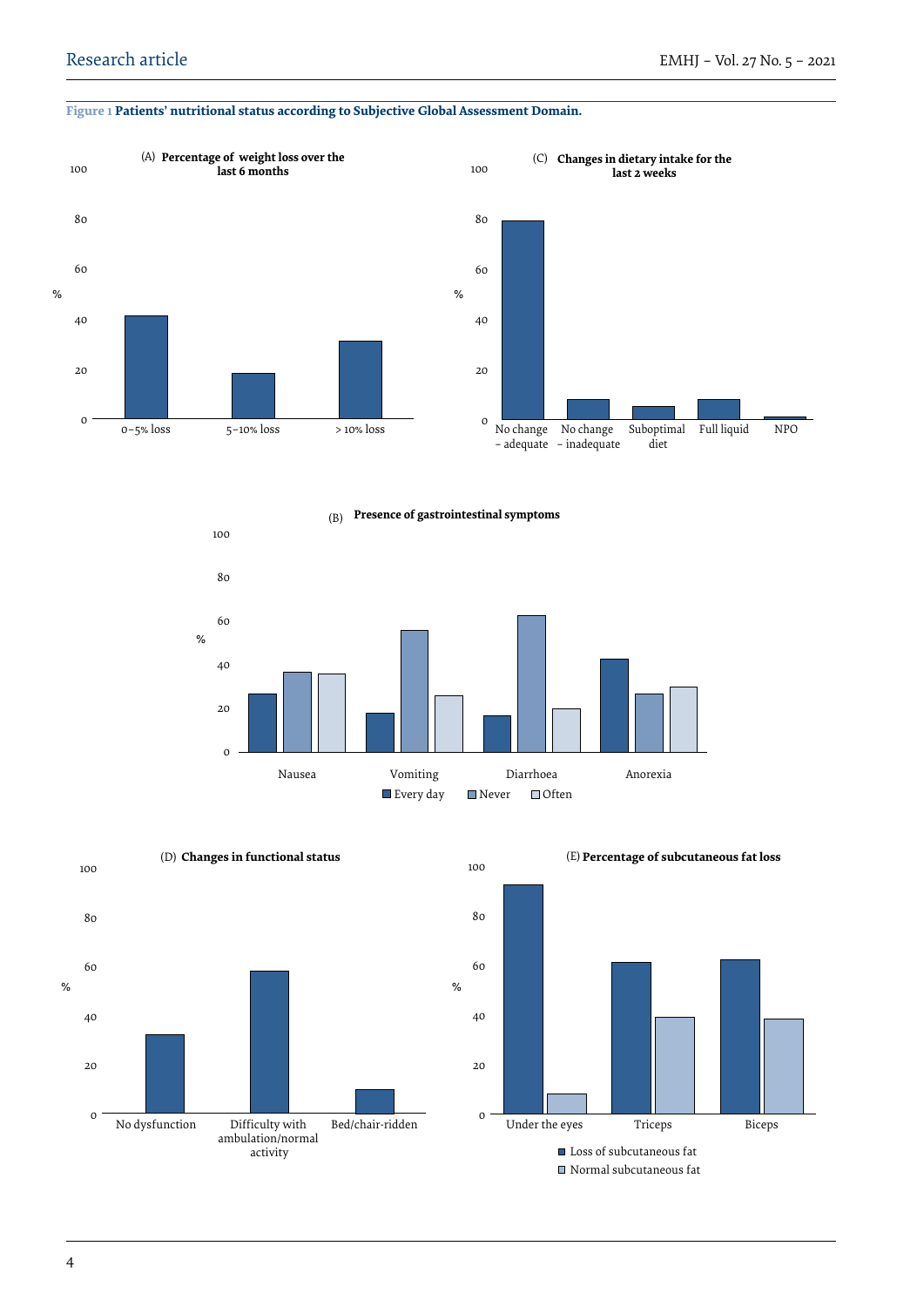**Figure 1 Patients' nutritional status according to Subjective Global Assessment Domain** *(concluded)*



relationship was significant for pain, insomnia and constipation. Patients with stages 3 and 4 cancer scored lower in the global health status domain, and stage 4 cancer patients reported significantly lower scores compared with patients with other stages of cancer. Similarly, the physical, emotional, role functioning and cognitive functions were significantly lower for patients with advanced cancer stages. The incidence of fatigue was significantly higher in stage 4 than in other stages. These findings confirmed the relationship between cancer stage

and QOL. Al Zahrani et al. found a significantly lower QOL for advanced cancer stages among women with breast cancer from Saudi Arabia (*29*). This can be explained by the fact that the severity of cancer symptoms increases with advanced stages, and QOL is determined by severity of disease symptoms. Severe symptoms hinder patients' social roles, with increased levels of irritation, distress and depression, especially in advanced cancer stages (*10*). Malnutrition is also a contributing factor to low QOL. It is well documented that nutritional problems and

|                           | <b>Well-nourished</b><br>$(n = 33)$ | Mildly/moderately malnourished<br>$(n = 42)$ | <b>Severely malnourished</b><br>$(n = 25)$ | $\mathbf{P}$ |
|---------------------------|-------------------------------------|----------------------------------------------|--------------------------------------------|--------------|
| Pain                      | 18.1(20.1)                          | 17.8(21.5)                                   | 26.6(29.2)                                 | 0.277        |
| Dyspnoea                  | 20.2(28.7)                          | 11.1(21.6)                                   | 12(25.2)                                   | 0.262        |
| Insomnia                  | 44.4(39.6)                          | 40.4(42.6)                                   | 58.6(40)                                   | 0.209        |
| Appetite loss             | 29.2(34.1)                          | 37.3(28.7)                                   | 46.6(37.2)                                 | 0.141        |
| Constipation              | 13.1(21.9)                          | 19(27.6)                                     | 21.3(28.6)                                 | 0.453        |
| Diarrhoea                 | 11.1(23)                            | 14.2(26.6)                                   | 21.3(33.1)                                 | 0.365        |
| Financial difficulties    | 13.1(23.4)                          | 15(26.7)                                     | 9.3(26.3)                                  | 0.675        |
| Global health status      | 69.4(16.7)                          | 65(15)                                       | 59(16.8)                                   | 0.055        |
| Physical functioning      | 65.8(20.4)                          | 72.3(17.6)                                   | 58.6(25.6)                                 | 0.035        |
| Role functioning          | 83.3(23.1)                          | 88.8 (19.7)                                  | 83.3(29.2)                                 | 0.510        |
| <b>Emotional function</b> | 63.3(28.5)                          | 71.2(30.5)                                   | 59.3(33.4)                                 | 0.273        |
| Cognitive functioning     | 70.7(29.1)                          | 86.5(19.9)                                   | 66(25.6)                                   | 0.002        |
| Social functioning        | 87.3(19.5)                          | 80.1(25)                                     | 82.6(20.1)                                 | 0.376        |
| Fatigue                   | 38.3(27)                            | 35.9(26.8)                                   | 54.2(27.2)                                 | 0.024        |
| Nausea, vomiting          | 18.6(24.9)                          | 20.2(21.6)                                   | 18.6(22.2)                                 | 0.945        |

*Results presented as mean (standard deviation). SGA = Subjective Global Assessment.*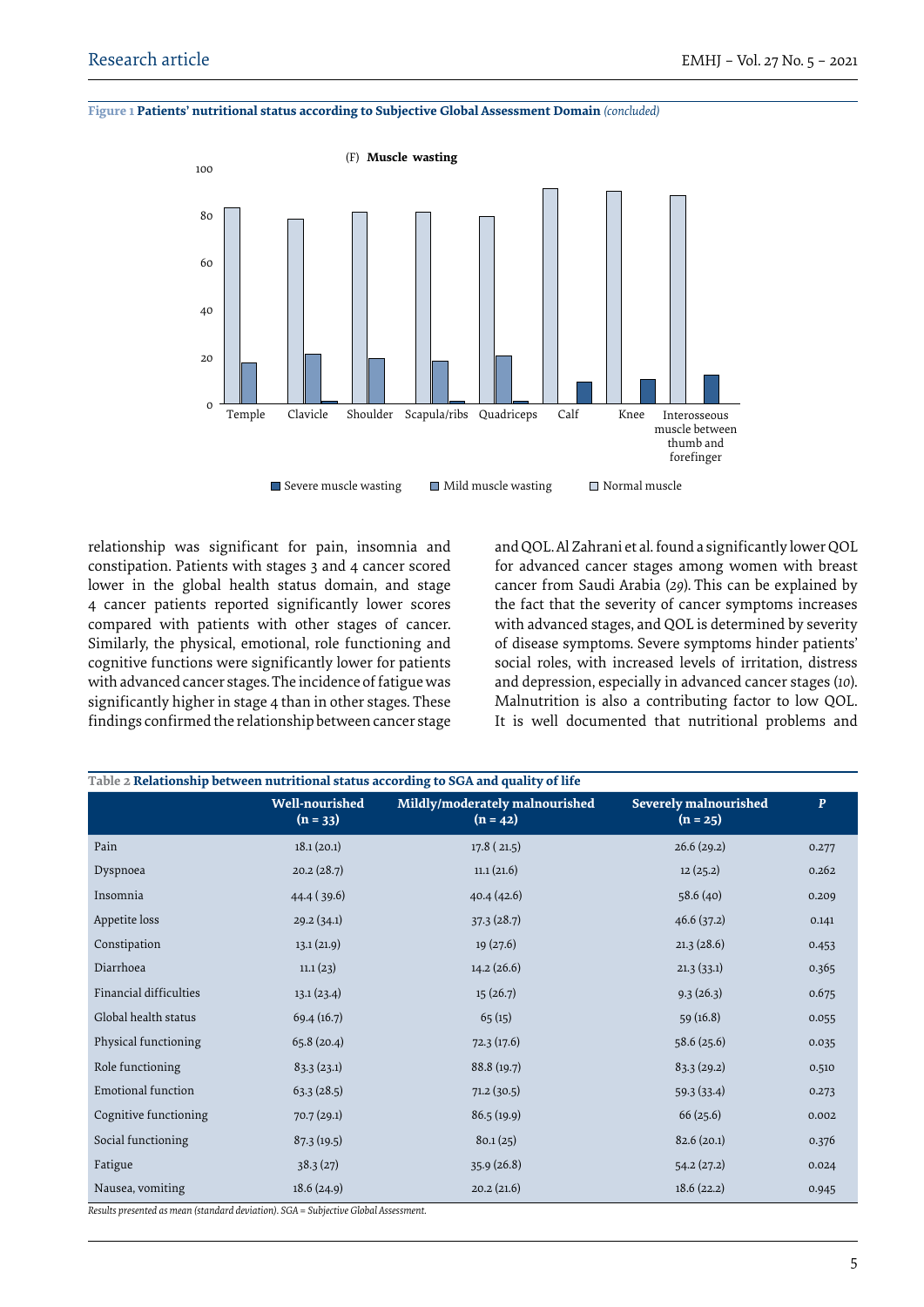| Table 3 Relationship between cancer stages and quality of life presented in mean (SD) |            |            |            |            |              |  |  |  |
|---------------------------------------------------------------------------------------|------------|------------|------------|------------|--------------|--|--|--|
|                                                                                       | Stage 1    | Stage 2    | Stage 3    | Stage 4    | $\mathbf{P}$ |  |  |  |
| Pain                                                                                  | 14.5(22.1) | 10.9(15.6) | 26(21.9)   | 34.4(31.1) | 0.003        |  |  |  |
| Dyspnoea                                                                              | 15.2(29.4) | 10.3(23.7) | 15.6(22.3) | 17.7(27.7) | 0.776        |  |  |  |
| Insomnia                                                                              | 34.7(38.6) | 42.5(38.7) | 42.7(41.6) | 80(35.1)   | 0.005        |  |  |  |
| Appetite loss                                                                         | 26.3(31)   | 41.3(34.1) | 33.3(32.7) | 53.3(30.3) | 0.069        |  |  |  |
| Constipation                                                                          | 18(31)     | 20.6(27.3) | 8.3(14.6)  | 31.1(29.4) | 0.035        |  |  |  |
| Diarrhoea                                                                             | 9.7(20.8)  | 17.2(29)   | 17.7(29.3) | 13.3(30.3) | 0.699        |  |  |  |
| Financial difficulties                                                                | 15.2(27.7) | 12.6(25.8) | 12.5(21.9) | 11.1(29.9) | 0.963        |  |  |  |
| Global health status                                                                  | 68(15)     | 67.8(14.8) | 66.9(15.4) | 50.5(17)   | 0.002        |  |  |  |
| Physical functioning                                                                  | 68(22.9)   | 77.7(16.7) | 62.9(19)   | 52(21.4)   | 0.001        |  |  |  |
| Role functioning                                                                      | 90.2(19.6) | 91.3(19.2) | 83.3(23.1) | 72.2(31.9) | 0.046        |  |  |  |
| Emotional functioning                                                                 | 58.3(31.5) | 74.4(29.3) | 73.1(26.8) | 44.4(29.6) | 0.004        |  |  |  |
| Cognitive functioning                                                                 | 81.2(24.2) | 79.8(22.4) | 77.6(26.6) | 57.7(28.7) | 0.026        |  |  |  |
| Social functioning                                                                    | 84(21.6)   | 85.6(22.5) | 83.8(19.1) | 75.5(28)   | 0.539        |  |  |  |
| Fatigue                                                                               | 37.5(25.5) | 31.4(27.5) | 44(28)     | 60.7(22.1) | 0.007        |  |  |  |
| Nausea, vomiting                                                                      | 17.3(21.6) | 24.7(23.8) | 14.5(21.4) | 22.2(24.1) | 0.330        |  |  |  |

*Results presented as mean (standard deviation).*

malnutrition increase with advanced cancer stages (*30*); therefore, lower QOL scores among patients with stage 4 compared with stages 1 and 2 are to be expected (*10*).

This study had some limitations. The study was conducted in a single medical centre on a small sample. The inclusion criteria included different types and stages of cancer. The study design was cross-sectional, which only defined the relationship between QOL and malnutrition without determination of the cause and effect relationship.

## **Conclusions**

The results revealed that 25% of the patients were severely malnourished and 42% were mildly to moderately malnourished. A significant association was found between cancer stage and nutritional status, with higher stages associated more with being severely malnourished. Sig-

nificantly lower functional status, higher fatigue levels and lower QOL scores were found among severely malnourished cancer patients compared with well-nourished and mildly to moderately malnourished patients. The results highlight the need for routine nutritional assessment of all patients referred for chemotherapy. Likewise, the study provides evidence of the importance of early nutritional intervention programmes for cancer patients receiving chemotherapy to enhance their nutritional status and improve their QOL. Further research is needed to determine the cause and effect relationship between malnutrition and QOL in longitudinal prospective design. Furthermore, intervention studies are needed to optimize the nutritional intervention protocol among Palestinian cancer patients receiving chemotherapy.

#### **Funding:** None.

**Competing interests:** None declared.

# **Association de la malnutrition et de la mauvaise qualité de vie chez les patients cancéreux recevant une chimiothérapie en Palestine**

#### **Résumé**

**Contexte :** La malnutrition est associée de manière significative à de mauvais résultats cliniques et à une qualité de vie réduite chez les patients cancéreux. Bien que le nombre de patients cancéreux recevant une chimiothérapie ait augmenté en Palestine, les recherches sur le lien entre malnutrition et qualité de vie ont été limitées.

**Objectifs :** Déterminer la relation entre l'état nutritionnel et la qualité de vie des patients cancéreux recevant une chimiothérapie à l'hôpitalpublic Al-Hussein de Biet-Jala, en Palestine.

**Méthodes :** La présente étude transversale incluait tous les patients sous chimiothérapie entre 2018 et 2019. L'état nutritionnel a été évalué à l'aide de mesures anthropométriques et de données biochimiques tirées des dossiers des patients participant. L'évaluation clinique de la malnutrition a été réalisée à l'aide de l'évaluation globale subjective, et la qualité de vie a été déterminée à l'aide de la version trois du questionnaire QLQ-C30 de l'Organisation européenne pour la recherche et le traitement du cancer.

**Résultats :** Cent patients (79 femmes, 21 hommes) ont été inclus dans l'analyse finale. Les résultats ont révélé que 25 % des patients souffraient de malnutrition sévère, et 42 % de malnutrition légère à modérée. Il existait une relation significative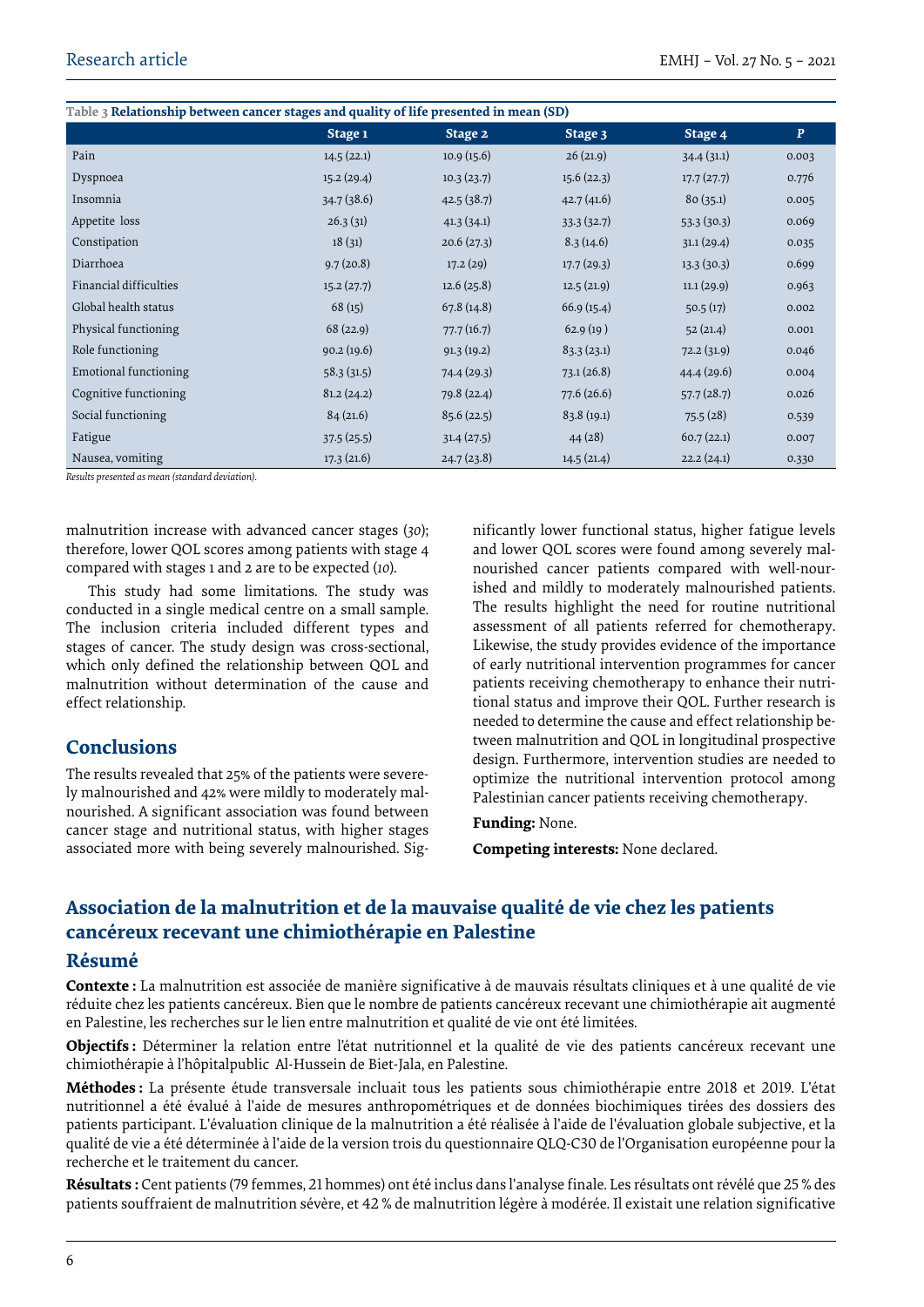entre la malnutrition et la qualité de vie dans les domaines suivants : le fonctionnement physique, le fonctionnement cognitif et la fatigue.

**Conclusions :** La malnutrition est prévalente chez les patients palestiniens atteints de cancer et elle est associée à une mauvaise qualité de vie. Les résultats de l'étude soulignent la nécessité de programmes de soutien nutritionnel pour les patients atteints de cancer afin d'améliorer leur état nutritionnel et leur qualité de vie.

# **االرتباط بني سوء التغذية وانخفاض جودة احلياة يف صفوف مرىض الرسطان الذين يتلقون معاجلة كيميائية يف فلسطني**

منال بدرساوي، أسيل الأدهم، أسيل دوفيش

### **اخلالصة**

الخلفية: يرتبط سوء التغذية ارتباطًا كبيرًا بضعف المخرجات السريرية وانخفاض جودة الحياة في صفوف مرضى السرطان. وعلى الرغم من أن عدد مرضي السرطان الذين يتلقون معالجة كيميائية قد زاد في فلسطين، إلا أن البحوث المعنية بالعلاقة بين سوء التغذية وجودة الحياة كانت محدودة.

**الأهداف**: هدفت هذه الدراسة إلى الوقوف على العلاقة بين الوضع التغذوي وجودة الحياة بالنسبة لمرضى السر طان الذين يتلقون معالجة كيميائية في مستشفى احلسني اجلامعي يف بيت جاال، فلسطني.

**طرق البحث:** شملت هذه الدراسة املقطعية مجيع املرىض الذين تلقوا معاجلة كيميائية يف الفرتة بني عامي 2018 و.2019 وخضع الوضع التغذوي للتقييم باستخدام القياسات الأنثروبومترية والپِيانات البيوكيميائية التي استُخلصت من ملفات المرضي المشاركين. وأجري التقييم السريري لسوء التغذية باستخدام التقييم العالمي الذاتي، بينها أجري تقييم جودة الحياة باستخدام النسخة الثالثة من استبيان المنظمة الأوروبية لبحوث وعلاج .)QLQ-C30( الرسطان

**النتائج:** شمل التحليل النهائي مائة مريض )79 من اإلناث، و21 من الذكور(. وكشفت النتائج عن أن %25 من املرىض كانوا يعانون من سوء تغذية حاد، و42٪ كانوا يعانون من سوء تغذية متوسط إلى معتدل. وكانت هناك علاقة قوية بين سوء التغذية وجودة الحياة في المجالات التالية: الأداء البدني، والأداء المعرفي، والإرهاق.

ا**لاستنتاجات**: ينتشر سوء التغذية بين مرضى السرطان الفلسطينيين الذين يتلقون معالجة كيميائية، ويرتبط بتردِّي جودة الحياة. وتُسلط نتائج الدراسة الضوء على الحاجة إلى برامج دعم تغذوي لمرضى السر طان لتحسين وضعهم التغذوي وتحسين جودة الحياة بالنسبة لهم.

# **References**

- 1. Bray F, Ferlay J, Soerjomataram I, Siegel RL, Torre LA, Jemal A. Global cancer statistics 2018: GLOBOCAN estimates of incidence and mortality worldwide for 36 cancers in 185 countries. CA Cancer J Clin. 2018 Nov;68(6):394–424. https://doi.org/10.3322/caac.21492 PMID:30207593
- 2. Seo SH, Kim S-E, Kang Y-K, Ryoo B-Y, Ryu M-H, Jeong JH, et al. Association of nutritional status-related indices and chemotherapy-induced adverse events in gastric cancer patients. BMC cancer. 2016 Nov 18;16(1):900. https://doi.org/10.1186/s12885-016-2934-5 PMID:27863481
- 3. Caccialanza R, De Lorenzo F, Gianotti L, Zagonel V, Gavazzi C, Farina G, et al. Nutritional support for cancer patients: still a neglected right? Supportive Care Cancer. 2017 Oct;25(10):3001–4. https://doi.org/10.1007/s00520-017-3826-1 PMID:28710645
- 4. Salas S, Mercier S, Moheng B, Olivet S, Garcia M-E, Hamon S, et al. Nutritional status and quality of life of cancer patients needing exclusive chemotherapy: a longitudinal study. Health and quality of life outcomes. 2017 Apr 27;15(1):85. https://doi.org/10.1186/s12955-017-0660-6 PMID:28449674
- 5. Wagland R, Richardson A, Armes J, Hankins M, Lennan E, Griffiths P. Treatment‐related problems experienced by cancer patients undergoing chemotherapy: a scoping review. Eur J Cancer Care. 2015 Sep;24(5):605–17. https://doi.org/10.1111/ecc.12246 PMID:25296389
- 6. IJpma I, Renken RJ, Ter Horst GJ, Reyners AK. The palatability of oral nutritional supplements: before, during, and after chemotherapy. Supportive Care Cancer. 2016 Oct;24(10):4301–8. https://doi.org/10.1007/s00520-016-3263-6 PMID:27220522
- 7. Arends J, Bachmann P, Baracos V, Barthelemy N, Bertz H, Bozzetti F, et al. ESPEN guidelines on nutrition in cancer patients. Clin Nutr. 2017 Feb;36(1):11–48. https://doi.org/10.1016/j.clnu.2016.07.015 PMID:27637832
- 8. Muscaritoli M, Lucia S, Farcomeni A, Lorusso V, Saracino V, Barone C, et al. Prevalence of malnutrition in patients at first medical oncology visit: the PreMiO study. Oncotarget. 2017 Aug 10;8(45):79884–96. https://doi.org/10.18632/oncotarget.20168 PMID:29108370
- 9. Daly L, Bhuachalla ÉN, Cushen S, Power D, O'Reilly S, McEneaney P, et al. Malnutrition in 822 Irish cancer patients undergoing chemotherapy: prevalence and impact on quality of life and survival. Annals of Oncology. 2016 Oct 1;27(Suppl 6):VI501. https:// doi.org/10.1093/annonc/mdw390.15